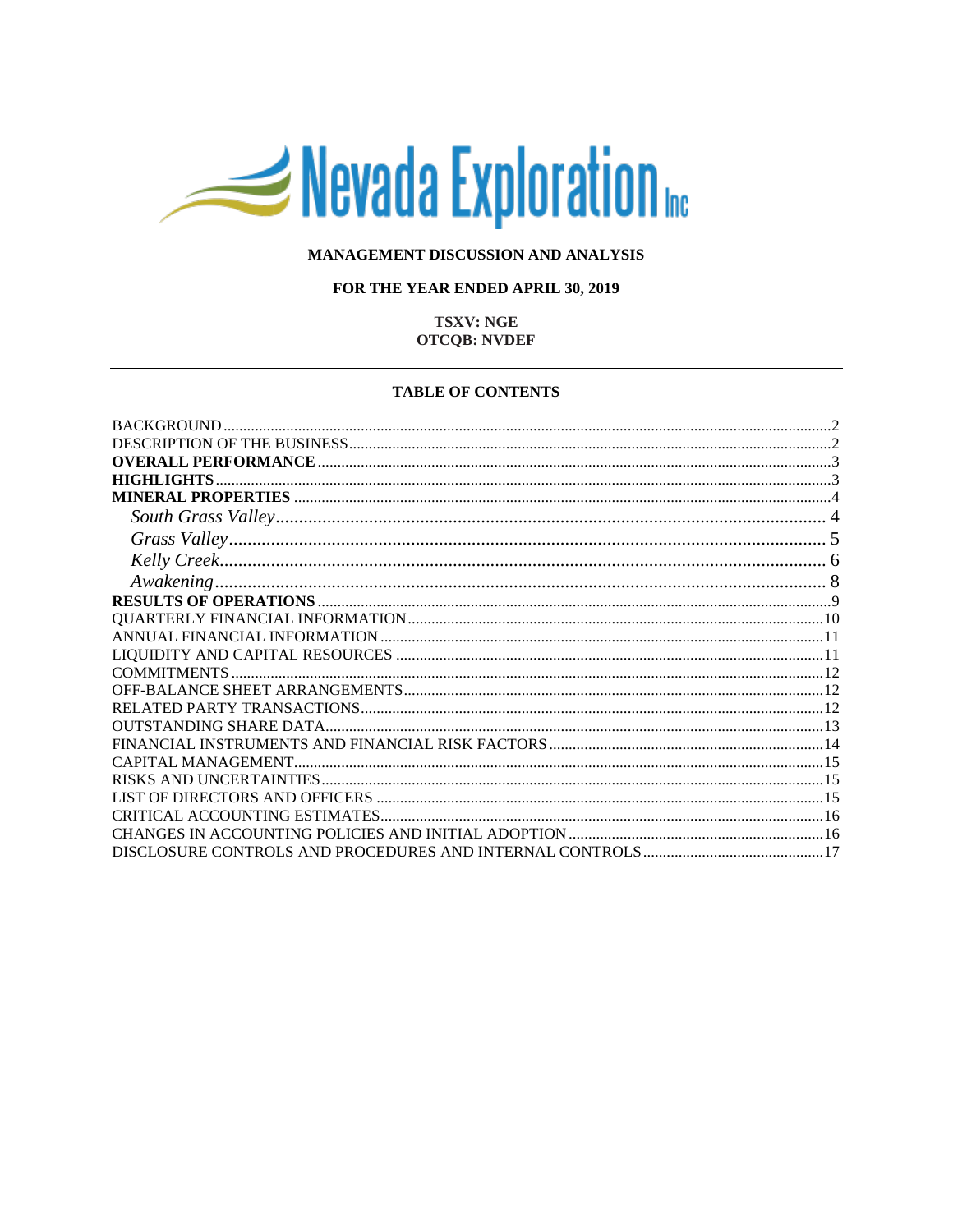## **BACKGROUND**

<span id="page-1-0"></span>The following Management Discussion and Analysis ("MD&A") prepared as of August 22, 2019 should be read in conjunction with the audited annual consolidated financial statements for the years ended April 30, 2019 and 2018, and the related notes thereto. Those audited annual consolidated financial statements have been prepared in accordance with International Financial Reporting Standards ("IFRS"). All dollar amounts included therein and in the following MD&A are expressed in Canadian dollars except where noted.

Statements in this report that are not historical facts are forward-looking statements involving known and unknown risks and uncertainties, which could cause actual results to vary considerably from these statements. Readers are cautioned not to put undue reliance on forward-looking statements.

Additional information related to Nevada Exploration Inc. (the "Company" or "NGE") is available for view on SEDAR at [www.sedar.com.](http://www.sedar.com/)

# **CONTINUANCE OF OPERATIONS AND GOING CONCERN**

The annual audited consolidated financial statements for the year ended April 30, 2019, [www.sedar.com,](http://www.sedar.com/) have been prepared on a going-concern basis which presumes the realization of assets and discharge of liabilities in the normal course of business. The financial statements do not include adjustments to amounts and classifications of assets and liabilities that might be necessary should the Company be unable to continue operations. The business of mining and exploring for minerals involves a high degree of risk and there can be no assurance that current exploration programs will result in profitable mining operations. The Company's continued existence is dependent upon the preservation of its interests in the underlying properties, the discovery of economically and recoverable reserves, the achievement of profitable operations, or the ability of the Company to raise additional financing, or alternatively upon the Company's ability to dispose of its interests on an advantageous basis. The Company has not produced revenues from its exploration activities and does not have a regular source of cash flow. The Company will periodically have to raise funds to continue operations and, although it has been successful thus far in doing so there is no assurance it will be able to do so in the future. The Company estimates that it will need additional capital to operate for the upcoming year.

Although the Company has taken steps to verify title to the properties on which it is conducting exploration and in which it has an interest, in accordance with industry standards for the current stage of exploration of such properties, these procedures do not guarantee the Company's title. Property title may be subject to unregistered prior agreements, unregistered claims and noncompliance with regulatory and environmental requirements.

## **DESCRIPTION OF THE BUSINESS**

<span id="page-1-1"></span>Nevada Exploration Inc. is a publicly traded junior mineral exploration company whose shares are traded on the TSX Venture Exchange ("TSX-V") and on the OTCQB marketplace ("OTCQB"). The Company is engaged in gold exploration focused in Nevada, USA. The Company and its wholly owned subsidiary Pediment Gold LLC are referred to herein collectively as "the Company", "NGE", "our", or "we".

Nevada's total gold production to date exceeds 225 million ounces, and its current annual production is approximately 5 million ounces, about the same as that of Canada. Less than half of Nevada's bedrock is exposed in its mountain ranges, and the 225 million ounces of production to date clusters near these exposed bedrock areas. The bedrock and geology beneath the cover in Nevada's valley basins is no different than that exposed in its ranges, and so is deemed to be as prospective. However, these covered areas have seen limited systematic exploration to date because conventional regional-scale geochemical sampling programs are ill-suited to looking under cover. Furthermore, the high cost of conventional drilling has precluded the wide-spread use of drilling as a follow-up prospecting tool to evaluate meaningful numbers of targets from regional-scale exploration. The result is that half of Nevada, the world's highest gold producing jurisdiction by area, remains underexplored.

NGE's team has spent the last decade to integrate the use of hydrogeochemistry (groundwater chemistry) with conventional exploration tools to develop a Nevada-specific regional-scale geochemical exploration program to evaluate Nevada's basins. With innovative technology, NGE has completed the world's largest groundwater sampling program for gold exploration, collecting approximately 6,000 samples, to evaluate Nevada's covered basins for new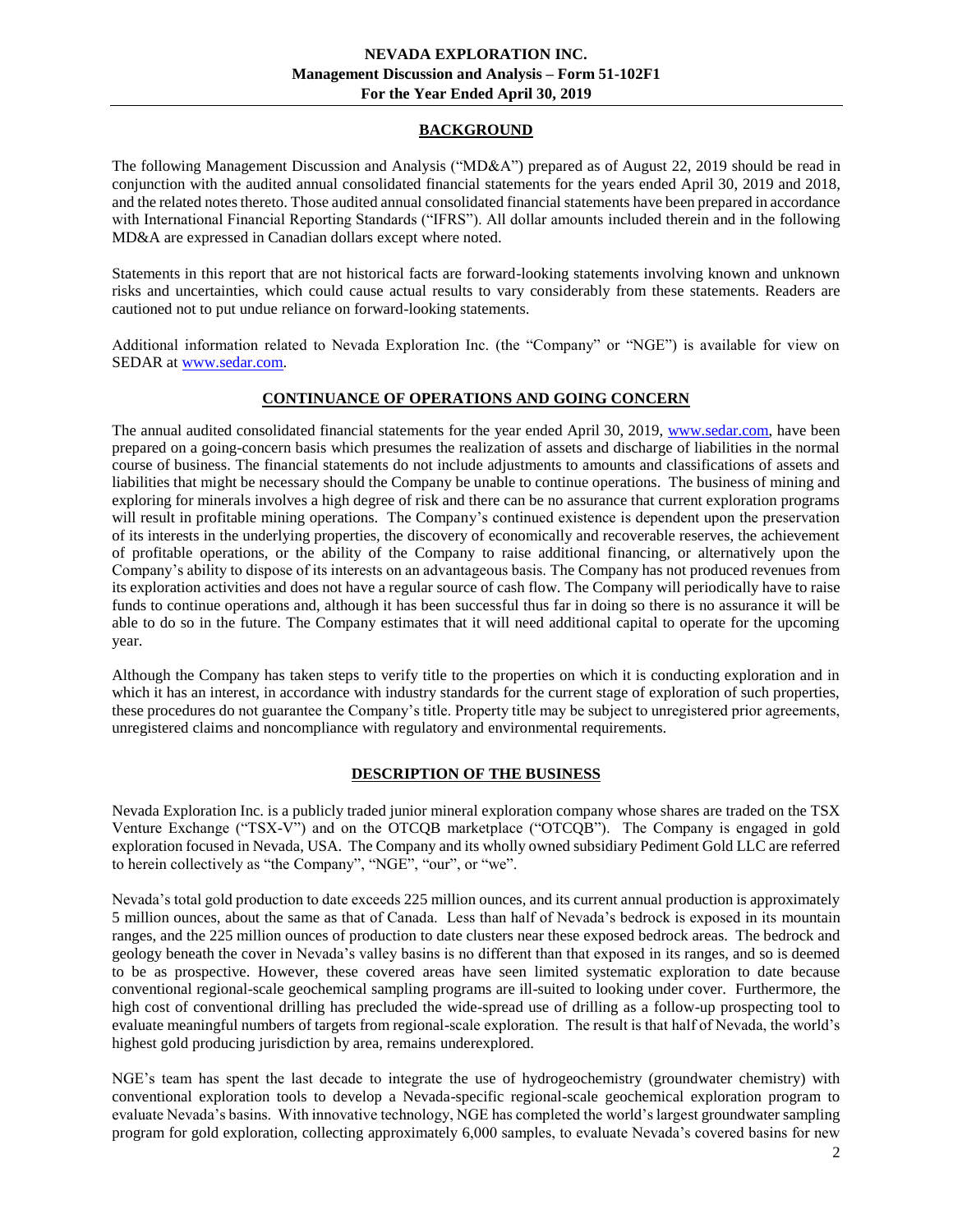gold exploration targets. To advance follow-up targets, NGE has developed a truck-mounted small-diameter RC drill rig, tailored specifically to collecting low-cost groundwater samples (analogous to RAB drilling in other parts of the world), which the Company calls its Scorpion drill rig.

By integrating hydrogeochemistry and early-stage low-cost drilling with proven exploration methods, NGE is generating and advancing a portfolio of gold exploration projects. NGE and its exploration partners have now drilled more than 18,000 metres on targets defined by its integrated exploration program, and at several projects have discovered new large hydrothermal systems, with spatial extents covering several square kilometres, defined by system-appropriate alteration in bedrock over significant drill intervals (>30 metres) containing widespread low-level gold (10-100 ppb) and associated trace-element geochemistry consistent with the geologic and geochemical footprints of Nevada's large gold deposits. These are the types of footprints that have yielded multi-million-ounce gold deposits in Nevada, and with these results NGE has demonstrated the validity of its integrated exploration program to discover and advance new high-quality gold targets in otherwise blind settings.

By overcoming the challenges and radically reducing the costs of exploring in Nevada's covered basins, NGE is taking meaningful steps to open up this important new space for district-scale exploration. NGE's business model is to create shareholder value by leveraging its properties and technology through generative exploration, joint ventures, and other exploration partnerships with the specific goal of discovering large new Carlin-type gold deposits (CTGDs).

# **OVERALL PERFORMANCE**

<span id="page-2-0"></span>During the year ended April 30, 2019, the Company focused its efforts on advancing its South Grass Valley Project, with an initial phase of wide-spaced core holes. The Company also continued to maintain its holdings at its Kelly Creek, Awakening, and Grass Valley Projects.

# **HIGHLIGHTS**

- <span id="page-2-1"></span>• On June 5, 2018, the Company announced that it had significantly increased its land holdings at its Kelly Creek Project based on the results of its 2017 Scorpion drill program. With the addition of 153 new claims covering 1,090 ha, NGE now controls 5,320 ha in the Kelly Creek Basin, making it the third-largest holder, after Newmont Mining Corp. and Barrick Gold Corp. in this prospective covered area at the north end of the Cortez (Battle Mountain-Eureka) Trend.
- On June 21, 2018, the Company announced that a review of historic drilling had provided further evidence for the presence of shallow hydrothermally-altered lower-plate bedrock at the Company's South Grass Valley Project, and that the Company had significantly increased its land holdings at the project by staking 227 new claims covering 1,900 ha, bringing the Company's total holdings at this district-scale project to 4,100 ha.
- On September 7, 2018, the Company announced that it had closed the second and final tranche of the previously announced private placement offering. Together with the first tranche closed on August 29, 2018, the Company raised aggregate gross proceeds of \$2,000,000, issuing a total of 16,000,000 Units.
- On September 24, 2018, the Company announced that it had mobilized a core drill rig to begin drilling at its South Grass Valley Project.
- On October 26, 2018, the Company appointed Christina Blacker as Chief Financial Officer.
- On November 26, 2018, the Company reported that the early results from its core drilling program at its South Grass Valley Project had established the presence of a large hydrothermal system defined by intense and widespread hydrothermal alteration across three drill holes, together nearly 2,500 metres apart, and that the assay results from the first two holes received as of that date confirm that this widespread alteration is associated with significant (>200 meter) intervals of enriched CTGD pathfinder elements. Based on these positive results, the Company enlarged its land holdings at the Project, staking approximately 400 hectares of additional claims, for new total, district-scale, land package of 4,500 hectares (45 km<sup>2</sup>).
- On January 14, 2019 the Company completed a private placement offering of 2,632,000 units at a price of \$0.25 per unit for gross proceeds of \$658,000.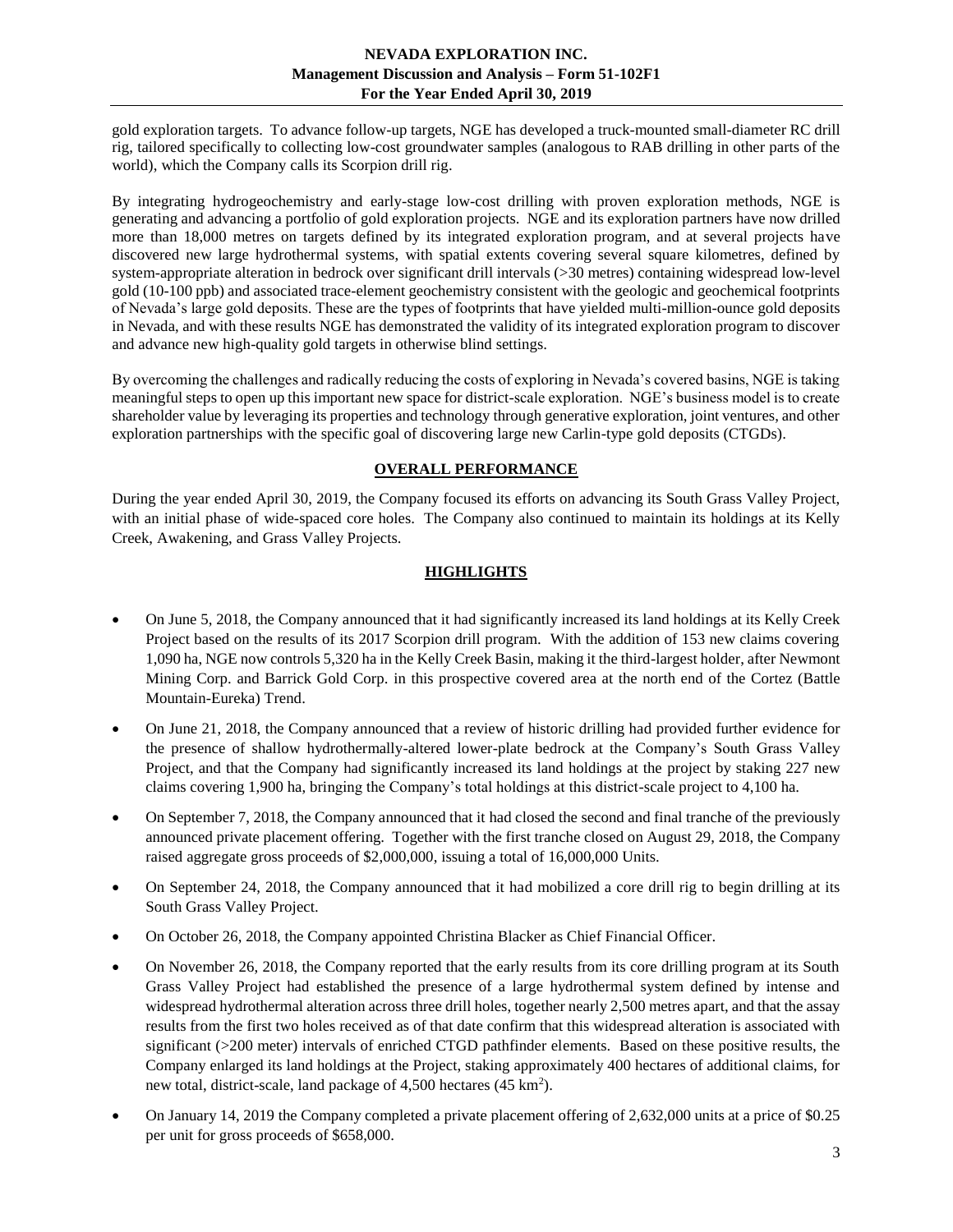- On January 23, 2019, the Company provided an update from its core drilling program at South Grass Valley, including assay results from additional wide-spaced step-out drill holes that established that the thick intervals of favourable "lower-plate" carbonate host rocks exhibiting intense hydrothermal-alteration and significant concentrations of CTGD pathfinder elements seen in earlier holes, that together define a NNW-SSE strike length of at least 2,500 metres, extend at least 400 metres in an E-W direction. By adding this third dimension (width), these results further quantify the large scale of this important new exploration target.
- On January 30, 2019, the Company announced that the results of a mercury soil sampling program combined with the results of its earlier hydrogeochemistry (groundwater) sampling program have extended the geochemistry support for its NNW-trending target at South Grass Valley another 1,500 metres beyond the 2,500 meters established based on the results of its drilling program, for a total of 4,000 metres. The lateral extent of the target area remains open.
- On April 10, 2019, the Company completed a private placement offering of 7,752,645 units at a price of \$0.275 per unit for gross proceeds of \$2,131,977.
- During the year ended April 30, 2019, the Company received gross proceeds of \$468,000 from the exercise of warrants.

## **MINERAL PROPERTIES**

<span id="page-3-0"></span>NGE directly holds unpatented mining claims and other mineral interests in the following properties through its wholly owned US subsidiary Pediment Gold LLC:

| <b>Project</b>      | <b>NGE Claims</b> |              | OTHER*       | <b>Total</b> |
|---------------------|-------------------|--------------|--------------|--------------|
|                     | <b>Claims</b>     | Area $(km2)$ | Area $(km2)$ | Area $(km2)$ |
| South Grass Valley  | 545               | 45.0         | -            | 45.0         |
| <b>Grass Valley</b> | 425               | 35.5         | -            | 35.5         |
| <b>Kelly Creek</b>  | 333               | 23.9         | 29.3         | 53.2         |
| Awakening           | 6                 | 0.5          | -            | 0.5          |
| <b>TOTAL</b>        | 1.309             | 104.9        | 29.3         | 134.20       |

\*Leased private lands and interest in claims on BLM land held by third parties.

#### <span id="page-3-1"></span>*South Grass Valley*

The South Grass Valley Project is located in Lander County, north-central Nevada, approximately 50 kilometres south southwest of Nevada Gold Mines's Cortez complex. The Company has a 100% interest in 545 claims (45 km<sup>2</sup>) at South Grass Valley.

The South Grass Valley Project is situated along the Cortez (Battle Mountain - Eureka) Trend, within the specific region of north-central Nevada known for CTGDs defined to the West by the western extent of reactive lower plate carbonate host rocks and to the east by the eastern limit of unreactive upper plate cap rocks. Within this region, major gold mineralization is associated with areas where rising gold-bearing hydrothermal fluids ponded beneath unreactive upper plate cap rocks to react with the favourable lower plate carbonate host rocks below.

Two bedrock outcrops spaced 5 km apart at the South Grass Valley Project exhibit CTGD-style alteration and geochemistry within a 700-metre-thick sequence of lower plate carbonate host rocks immediately below the Roberts Mountains Thrust. Based on gravity and air magnetic geophysics, these favourable host rocks project under relatively shallow cover across a large portion of the Project. This large area of favourable geology is intersected by a N-S highangle fault corridor that projects under the cover from the exposed range front based on mapping and gravity geophysics, providing a potential major conduit to expose the known favourable host rocks to mineralized hydrothermal fluids.

Using its industry-leading hydrogeochemistry exploration technology, from 2012 to 2013 the Company collected groundwater samples across South Grass Valley, and delineated a target defined by elevated concentrations of gold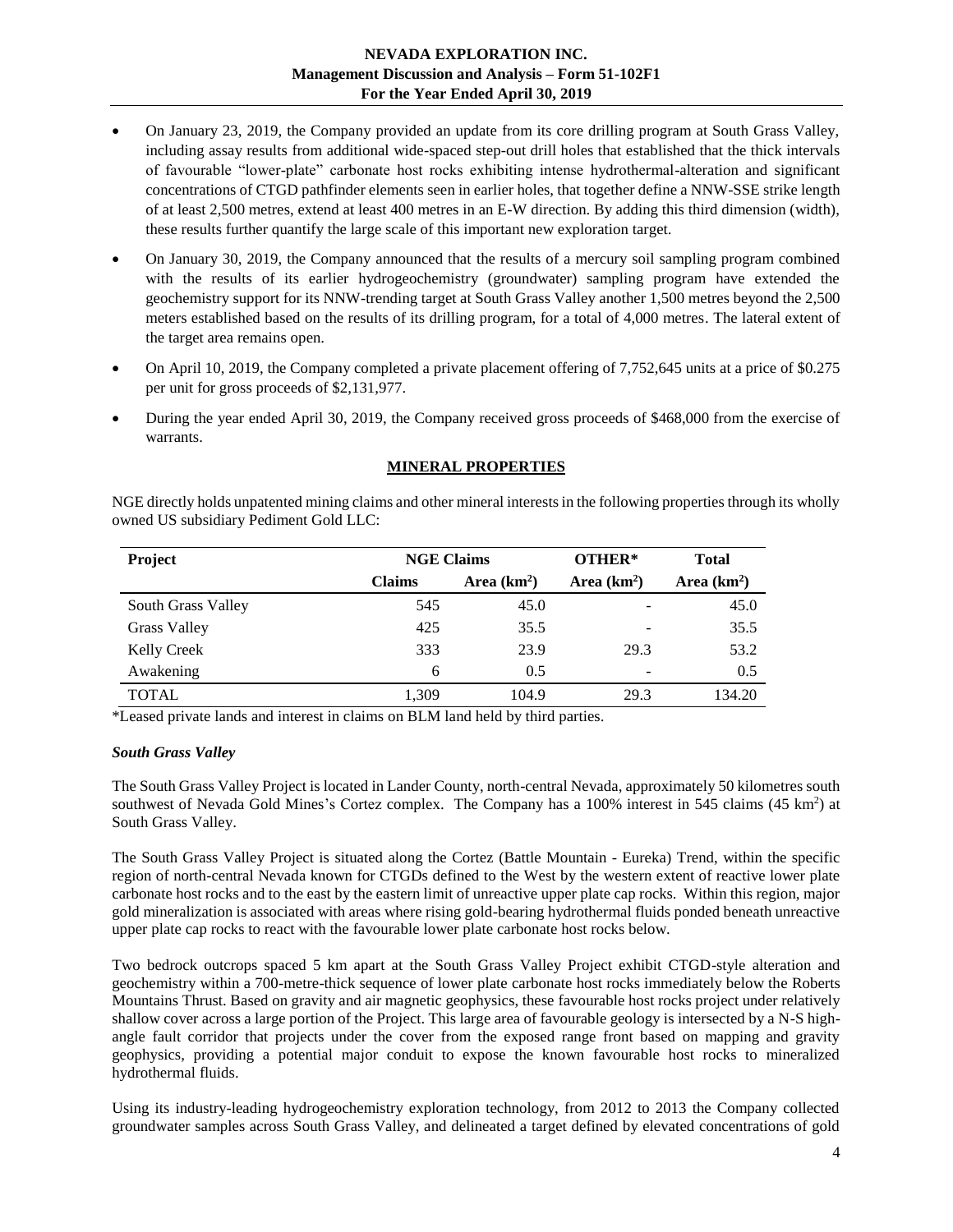and CTGD trace element geochemistry. This was an important step for the Project, because whereas many other groups have recognized the potential to discover new gold deposits in the favourable lower plate carbonate host rocks within South Grass Valley, for the first time, NGE positively delineated a discrete target within the Valley defined by elevated concentrations of gold and supporting geochemistry characteristic of CTGDs.

From November 2017 to January 2018, NGE completed 69 infill groundwater sampling boreholes at South Grass Valley to follow up on a gold-in-groundwater anomaly identified during a regional-scale, generative exploration program. The objectives of NGE's infill program were to establish the extent, size, and magnitude of the gold-ingroundwater footprint at South Grass Valley and its relationship to the larger prospective geologic setting, and to build support for a deeper drilling program. In total, NGE has now completed 135 boreholes across the Project area, collecting samples from most boreholes at multiple depths, for a total of 234 groundwater samples.

The results of NGE's infill borehole program have defined a focused 1,000 x 4,000 metre N-S oriented zone of enriched gold, arsenic, antimony, mercury, thallium, and sulfate in groundwater, representing a hydrogeochemistry footprint consistent in size and magnitude (with gold up to 800 ppt) as those seen around Lone Tree and Twin Creeks, large known gold deposits on the Cortez Trend, as well as at NGE's Kelly Creek Project. Importantly, this zone of enrichment is coincident with the projected intersection of a major N-S high-angle fault corridor and favourable lower plate carbonate host rocks known to exist at the Project.

In March 2018, to build confidence on the extent of the projections of the thick sections of lower plate containing CTGD-style alteration and geochemistry and under cover from where they are exposed in outcrop, Nevada Exploration commissioned a 991 line-km fixed-wing airborne magnetic survey across the Project, covering 124 sq. km.

At the regional scale, the results of the survey showed a pronounced NW-SE fabric, consistent with the strike of the fold axes known to control mineralization elsewhere along the Cortez Trend, including at Barrick's Goldrush deposit. At the project scale, the magnetic response across the exposed bedrock areas showed a strong correlation with mapped units, specifically with the higher-magnetic intrusive and volcanic units, and the lower-magnetic carbonate units, which provided confidence in the interpretation of the survey across the covered bedrock areas.

Based on the projections of the exposed geology and the survey results, the combined interpretation has resolved the covered portion of the Project into separate geologic domains. Most significantly, the survey defined a 15 sq. km magnetic low extending under cover from one of the exposed bedrock outcrops containing a thick sequence of lowerplate carbonate host rocks, which Nevada Exploration believes corroborate the projection of these favourable host rocks beneath the Project.

The results of the air magnetic survey provide strong support for the CTGD target at the Project, defined by a focused zone of enriched gold in groundwater coincident with the projected intersection of favourable lower-plate carbonate host rocks and a major high-angle fault corridor. Based on the size of target, the Company believes it is both large enough to support a district-scale mineral system, as well as suitably constrained for a focused deeper drilling program to evaluate the potential for economic mineralization.

In October 2018, Nevada Exploration began a Phase 1 drilling program at South Grass Valley to test the now focused areas for places where gold-bearing hydrothermal fluids were able to exploit favourable structural and permeability conditions to impregnate favourable iron-rich carbonate host rocks (all of which are now known to exist) at the scale required to source a large CTGD. In May 2019, the Company presented the final results from its Phase 1 drilling program, announcing that it has discovered a large mineralized Carlin-type hydrothermal system, successfully achieving the objective of the Phase 1 drilling program. The Company has begun a follow-up drilling program to further advance the Project.

## <span id="page-4-0"></span>*Grass Valley*

The Grass Valley project is located in Lander County, Nevada. At the northwestern end of Grass Valley, a 924 km<sup>2</sup> valley basin continues south from Nevada Gold Mines's Cortez Complex, one of the world's largest and lowest cost gold mines. The north end of the Grass Valley Project is located 13 km south southwest of the Cortez Complex. The Company has a 100% interest in 425 claims (35.5 km<sup>2</sup>) at Grass Valley.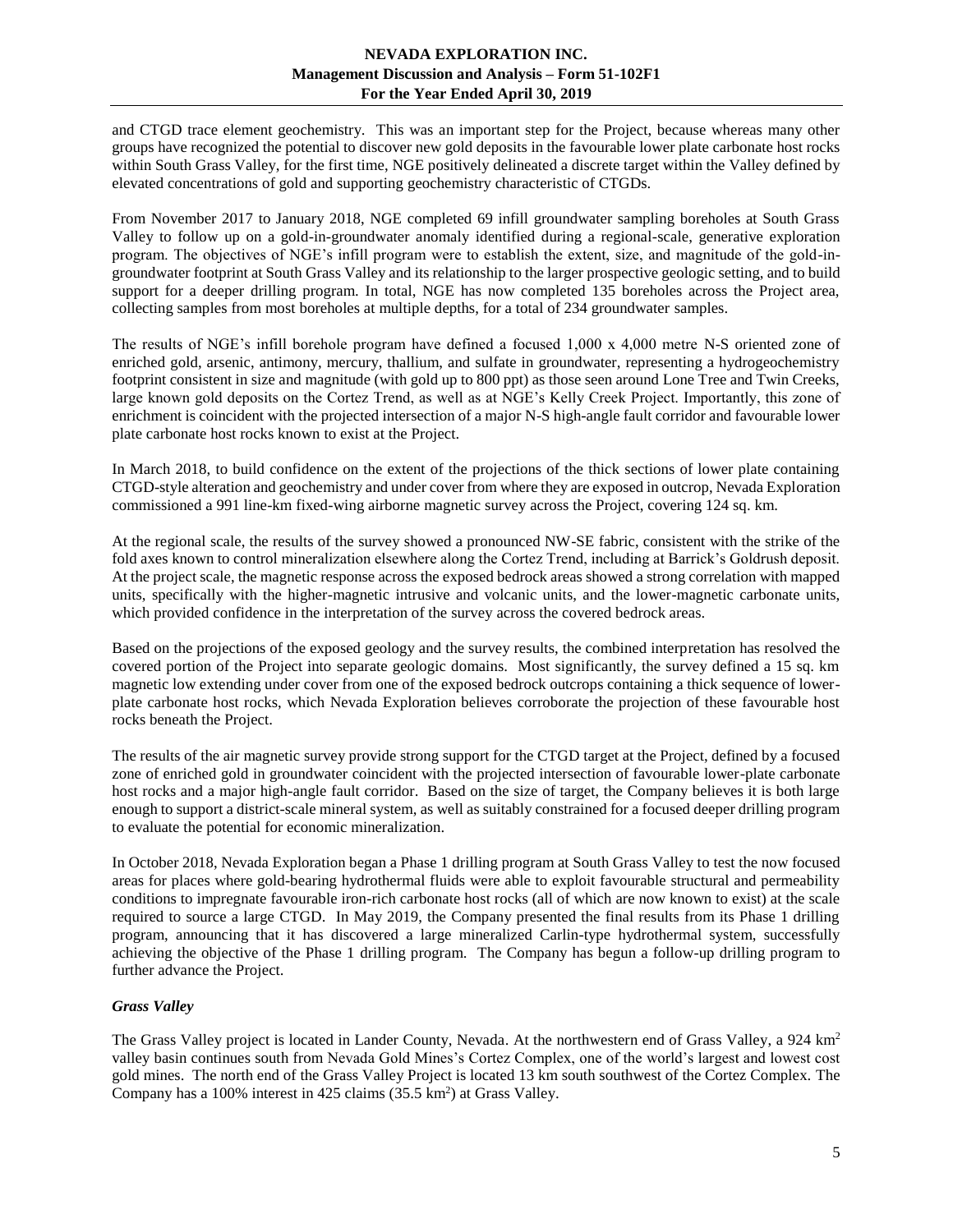Since 2011, NGE has been exploring for new CTGDs in Grass Valley using its hydrogeochemistry exploration technology. With this integrated approach, NGE has identified a 16 km (10 mi) by 5 km (3 mi) target at Grass Valley defined by elevated concentrations of gold and gold-related trace element geochemistry in groundwater.

In addition to completing a detailed hydrogeochemistry program, NGE and a former partner's work to date has also included: vegetation and soil geochemistry (including soil gas mercury); the acquisition and reprocessing of two historic seismic geophysical lines; geologic mapping; a gravity geophysical survey; one stratigraphic orientation drill hole; and geochemical analysis of approximately 2,400 metres of drill cuttings obtained from seven historic (2005 to 2008) geothermal exploration drill holes.

Based on the work to date at the Project, the Company has confirmed the presence of a large, gold-bearing hydrothermal system at the Grass Valley Project, consistent with the geologic setting of a CTGD. NGE's exploration team is continuing to update its geologic model with ongoing field mapping activities and 3D compilation and interpretation of its comprehensive exploration datasets. With this work, NGE believes it has established evidence that the complex structural controls associated with the Cortez mine to the north are also present along the western edge of Grass Valley, coincident with the elevated gold in groundwater. NGE expects the next stage of work at the project to be 1) extending a soil mercury survey, and 2) a shallow drilling program using its Scorpion drill rig to further characterize the geochemistry of the groundwater, alluvium, and bedrock along these inferred structural controls with the objective of refining the target for a focused deeper drilling program.

# <span id="page-5-0"></span>*Kelly Creek*

The Kelly Creek Project is located in Humboldt County, Nevada. The Company has combined its former Hot Pot Project into its Kelly Creek Project, which together are now referred to as the Kelly Creek Project, comprising: 333 unpatented mining claims held directly by the company, covering approximately 23.9 km<sup>2</sup>; 209 unpatented mining claims leased by the Company from Genesis Gold Corporation through a Mining Lease and Option to Purchase Agreement (the "Genesis Agreement"), covering approximately 15.1 km<sup>2</sup>; and approximately 14.2 km<sup>2</sup> of private land leased by the Company under a Mining Lease Agreement (the "Hot Pot Lease").

The Kelly Creek Basin is situated along the Battle Mountain – Eureka Gold Trend, and is bounded by multi-millionounce gold deposits to the north (Twin Creeks, Getchell, Turquoise Ridge, and Pinson) and south (Lone Tree, Marigold, Trenton Canyon, Converse, Buffalo Valley, Copper Basin, and Phoenix) - together representing more than 70 million ounces of gold along the periphery of the Basin. Despite its proximity to significant mineralization, the interior of the Kelly Creek Basin has seen limited systematic exploration activity to date because its bedrock is largely covered by syn- to post-mineral volcanic units and post-mineral alluvium.

Recognizing the potential to find significant gold mineralization within the Kelly Creek Basin, dozens of major and junior explorers have spent tens of millions of dollars to follow the prospective geology seen in and proximal to the exposed bedrock in the surrounding mountain ranges beneath the sands and gravels covering the Basin. Within the areas controlled by NGE, this activity has included: Santa Fe Pacific completing wide-spaced bedrock mapping drilling in the 1990s; BHP completing an extensive soil auger geochemistry program through the late 1990s; and Placer Dome completing a reconnaissance-scale reverse circulation program in the early 2000s. Other companies that either now hold or have held claims in the immediate area include Newmont, Barrick, AngloGold, Hemlo, Homestake, and Kennecott. The efforts of each company have added valuable information about the geology of the Basin; however, without a cost-effective tool to conduct basin-scale exploration beneath the valley cover, the exploration programs to date in the Kelly Creek Basin have predominantly consisted of unsystematic and uncoordinated efforts focused on relatively small areas.

NGE has integrated the use of its proprietary hydrogeochemistry technology with conventional exploration methods to evaluate the larger Kelly Creek Basin, and has identified a highly prospective area in the middle of the Basin along a portion of a structurally-controlled, shallow, covered bedrock high coincident with highly anomalous gold and associated trace-element chemistry in groundwater.

Since establishing its initial holdings in the Kelly Creek Basin, NGE and its exploration partners have completed major work programs, building a comprehensive exploration dataset to understand the geology beneath the Basin. This exploration dataset now includes: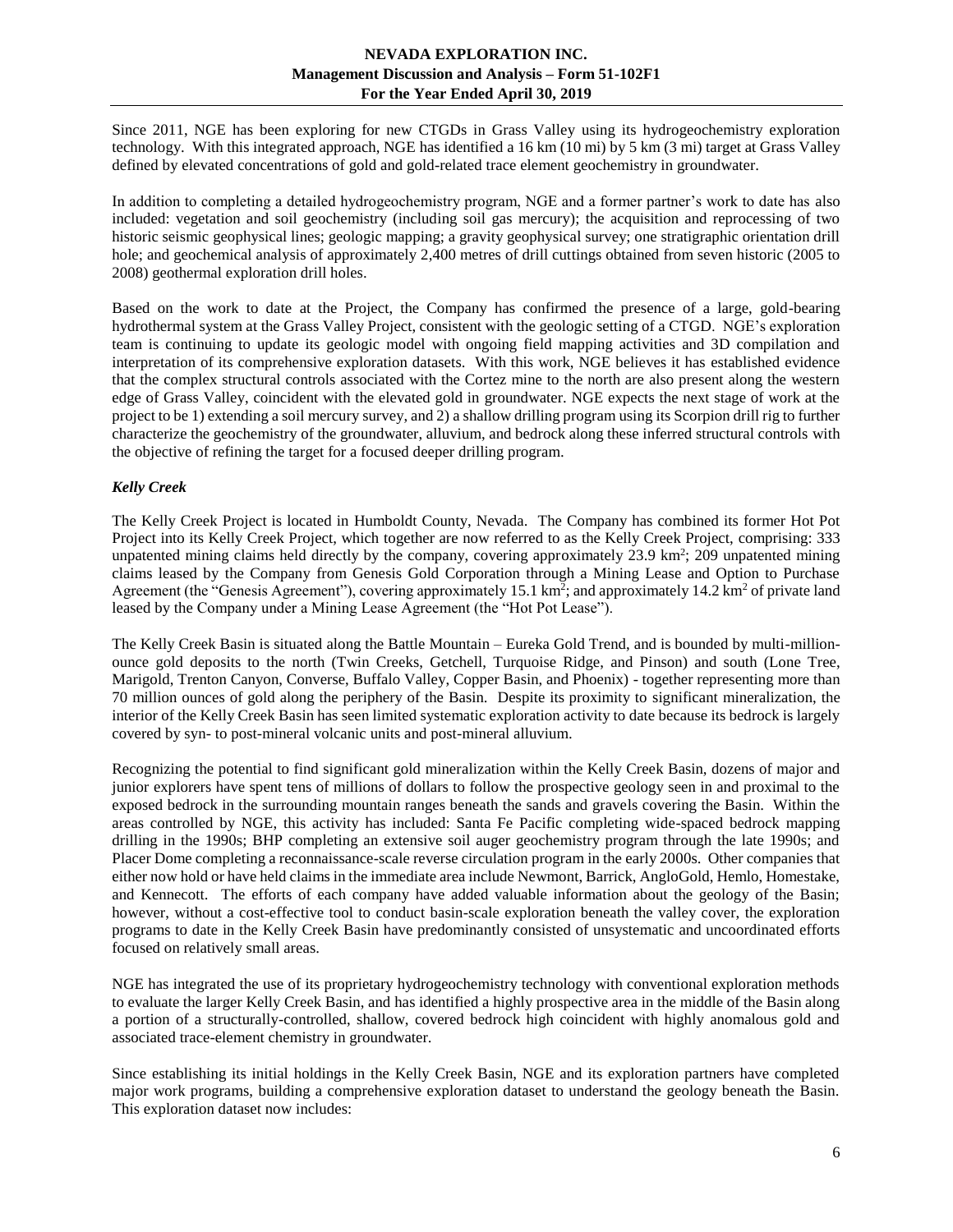- $\bullet$  1,000 km<sup>2</sup> of regional magnetic geophysical data;
- $670 \text{ km}^2$  of detailed air magnetic geophysical data;
- $1,000 \text{ km}^2$  of regional gravity geophysical data;
- $\bullet$  100 km<sup>2</sup> of detailed gravity geophysical data;
- 33 line-km of CSAMT geophysical data;
- 49 line-km of 3D reflection seismic data; and
- A drilling database containing 31 drill holes, plus 114 historic drill holes, representing more than 29,000 metres of drilling, including assay results for more than 5,000 drill intervals representing more than 10,000 metres of drill assay data.

Based on the work to date, NGE has confirmed that the favourable geologic setting (host units and structural controls) associated with the adjacent Lone Tree and Marigold deposits project northwards to the Kelly Creek Project area, beneath relatively shallow cover. NGE's earlier drilling and groundwater sampling confirmed that this relatively shallow, prospective structural and bedrock setting was also associated with enriched gold in groundwater, alluvium, and bedrock.

From late 2016 through late 2017, the Company completed a 61 hole, 5,864 m Scorpion drilling program to collect 3D groundwater, alluvium, and top of bedrock samples across this prospective covered bedrock area, with the objective of constraining the target by vectoring into areas of gold mineralization in bedrock large enough to be associated with the footprint of a large CTGD. Of the 61 holes, 41 holes encountered bedrock, at an average depth of 84 m, which allowed for widespread bedrock mapping and sampling. From the 61 holes, 552 water samples were collected, on average every 10 m downhole, providing important 3D geochemistry across the project, especially in areas of deeper bedrock where the Scorpion could not sample bedrock directly.

The results have established that the lateral extent of the gold-in-groundwater footprint at Kelly Creek is of a comparable size, and perhaps larger, than that seen at Lone Tree, consistent with the presence of a large, robust, mineralized system. Zones of enriched gold in groundwater form focused, parallel NNW-trending lineaments (also reflected more broadly in arsenic and antimony in groundwater) bounded by the primary N-S structural fabric that runs parallel to Lone Tree and north from Marigold. These linear zones of enrichment that cut through this large favourable system are consistent with the geometry of mineralization hosted within secondary zones of structural extension (Riedel-style shears), marking potential conduits of enhanced vertical hydrothermal fluid flow that are known to provide important ore-controls at many large deposits in Nevada (including Lone Tree).

The results of the Scorpion bedrock sampling combined with the bedrock samples from earlier drilling together define two clusters of  $>0.1$  g/t gold in bedrock, covering areas at least 700 m x 300 m and 1,000 m x 600 m respectively, associated with the discrete lineaments of increased gold-in-groundwater enrichment, which provide new strong evidence that the hydrothermal system at Kelly Creek is mineralized over a larger area than previously known.

By combining the latest Scorpion drill results with the results of earlier deeper core drilling and the geophysical structural interpretation (based on the combined gravity, air magnetic, seismic, and CSAMT datasets), NGE believes that:

- The primary and secondary structural fabric seen in the geophysics, core drilling, and hydrogeochemistry, plus the thick sections of alteration and geochemistry seen in the drilling, support the presence of major reactivated high-angle structural conduits associated with a hydrothermal system of a size necessary to support the formation of a major mineralized system;
- Veining and structural damage seen in the core drilling confirm that the permeability of the units proximal to the favorable structural conduits has been improved over large areas and is well-suited to support gold deposition;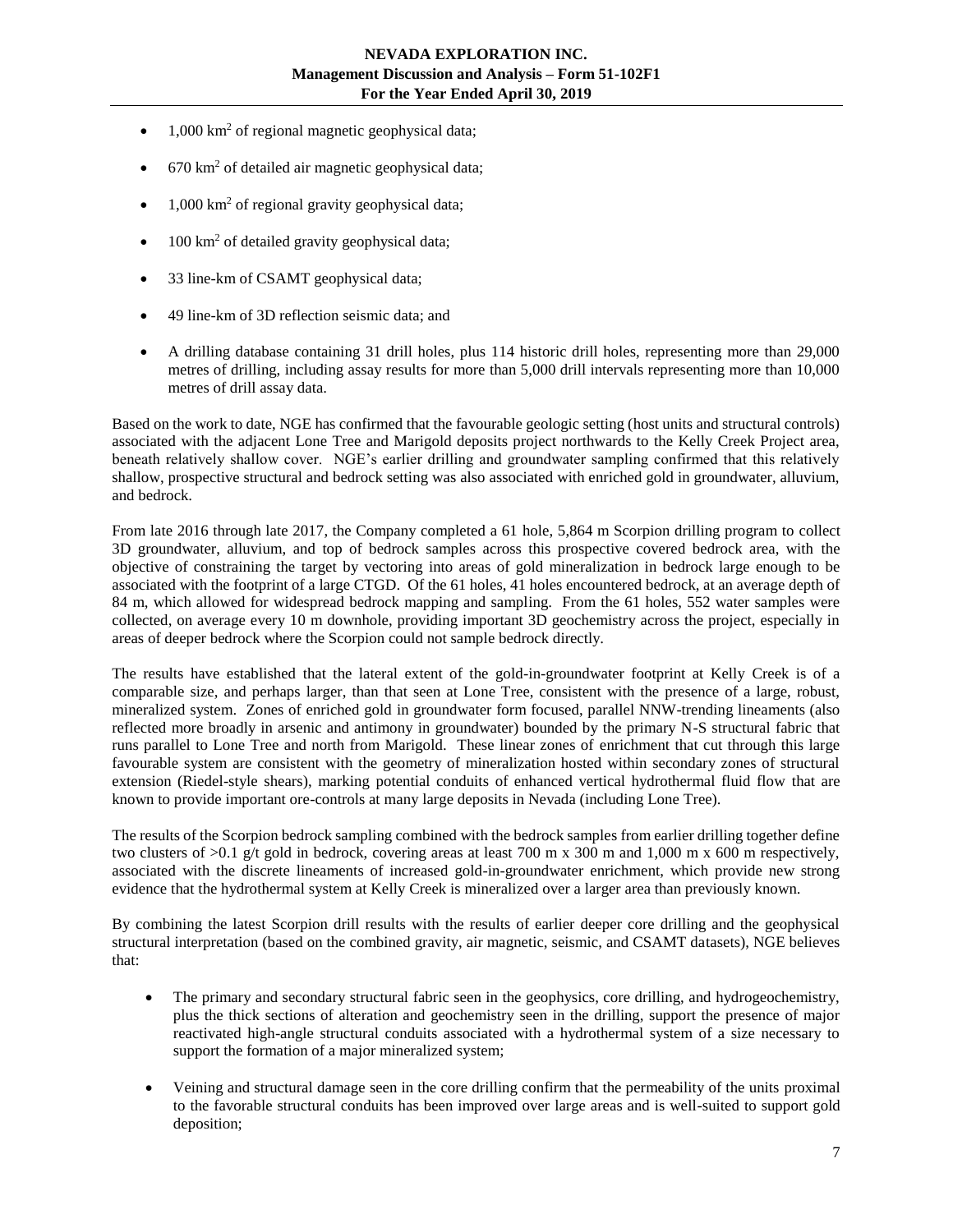- Thick and wide-spread intervals of hydrothermal alteration, oxidation, decalcification, and carbon remobilization confirm a large hydrothermal system was active at Kelly Creek, and mark the style of alteration and mineralization associated with CTGD, which together are indicative of a favorable mineralizing environment;
- The geochemical footprint seen across the project, which includes large areas of gold mineralization in bedrock, is consistent in terms of the size and geochemical package with the footprints associated with many of Nevada's large mineral systems, which confirms: (i) that the system's hydrothermal fluids were pregnant; (ii) that the pregnant fluids were present across large areas of the system; and (iii) that the pregnant fluids could potentially source economic gold mineralization where provided with favourable depositional conditions, namely suitably-permeable iron-rich host rocks; and
- Thick sections of bedrock units known to support mineralization nearby at Lone Tree and Marigold were encountered by all of the widespread and deeper core drill holes, which confirm that favourable, iron-rich, and suitably permeable host rocks are present across the entire project area and at depth.

NGE believes that these results confirm that the critical components needed to host a large CTGD deposit are present at the Kelly Creek Project, and that the combined dataset suggest the gold-bearing hydrothermal system at Kelly Creek is likely the extension of the system responsible for the adjacent Lone Tree (produced 4.6 million ounces) and Marigold (produced 3.2 million ounces plus 4.9 million ounces indicated) deposits, with the potential to support significant additional mineralization.

The Company expects that the next phase of work at Kelly Creek will consist of deeper drilling to test for areas where gold-bearing hydrothermal fluids were able to exploit favourable structural and permeability conditions to impregnate favourable iron-rich host rocks (all of which are now known to exist) at the scale required to source a major deposit. This deeper drilling will target the discrete lineaments of enriched gold in groundwater defined by the 3D Scorpion program suggestive of possible Riedel shear structures that could provide the confluence of critical components needed to host higher-grade mineralization.

## <span id="page-7-0"></span>*Awakening*

The Awakening Project is located in Humboldt County, Nevada, approximately 50 km north-northwest of Winnemucca, Nevada, and directly north of the Sleeper Gold Mine. The Company has a 100% interest in 6 claims  $(0.5 \text{ km}^2)$  at Awakening.

The Awakening Project is largely covered by syn- to post-mineral volcanic units and post-mineral alluvium and as a result, has seen little historic exploration activity. Projections of favourable lithology, structure, and alteration at regional, district, and property scales suggest that important gold-silver mineralization may be located within economic depths beneath the cover at Awakening.

Work to date on the Project by NGE and a former exploration partner includes:

- $\bullet$  85 km<sup>2</sup> of high quality gravity geophysics data;
- 173 km<sup>2</sup> of air magnetic data; and
- Approximately 3,000 metres of core and RC drilling.

NGE's management believes that the results of NGE's integrated exploration program at Awakening have delineated a focused pediment target along a structural zone extending north from Paramount Gold & Silver Corp.'s Sleeper Gold Project.

The exploration programs and technical disclosure for the Company are designed by Wade A. Hodges, CEO for NGE who is a 'qualified person', as defined by National Instrument 43-101, Standards of Disclosure for Mineral Projects.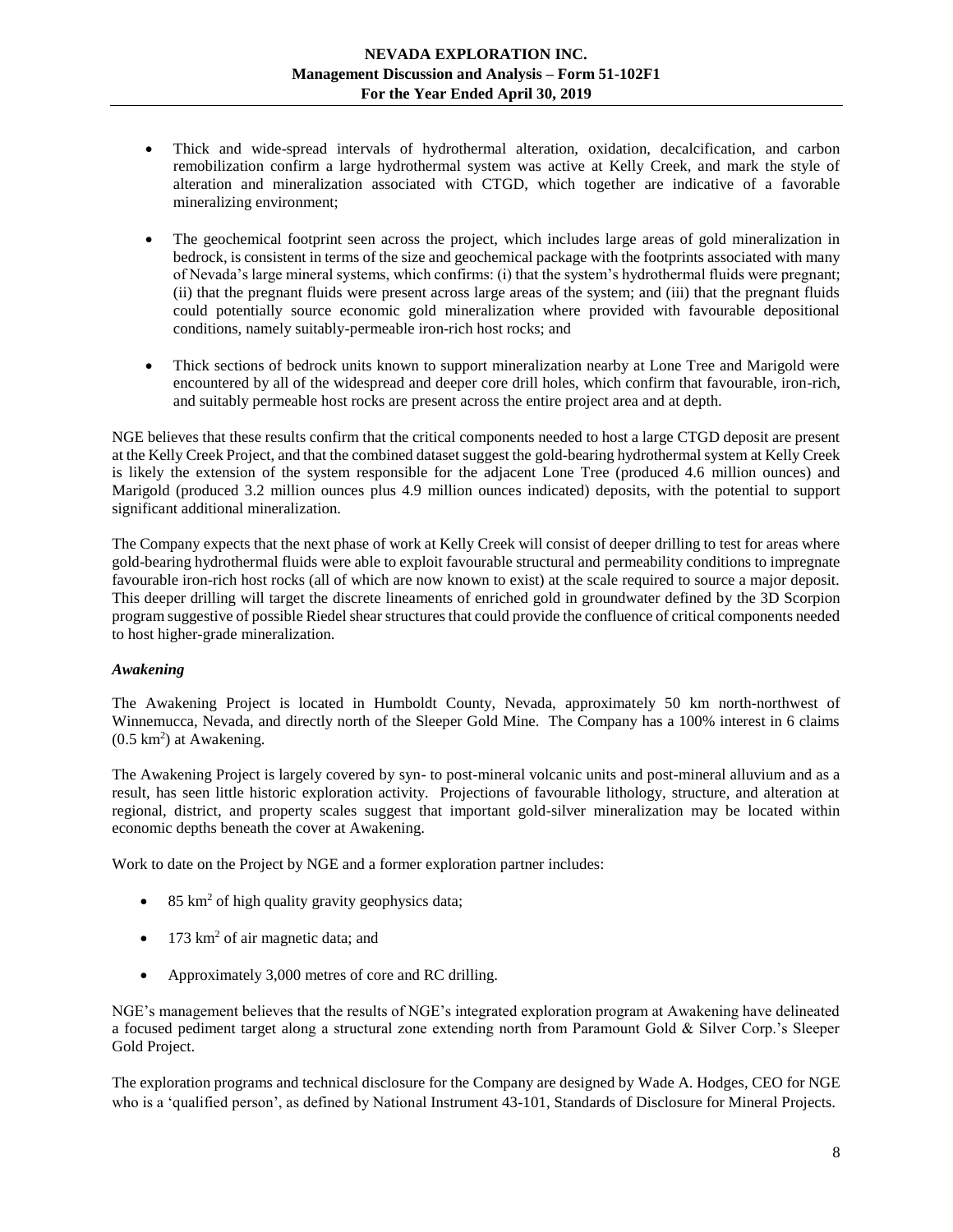#### **Summary of expenditures by property:**

| 2019               | <b>Grass</b><br><b>Valley</b> | <b>South Grass</b><br>Vallev | <b>Kelly Creek</b>       | Awakening   | <b>Total</b>    |
|--------------------|-------------------------------|------------------------------|--------------------------|-------------|-----------------|
| Land holding costs | \$<br>93,664 \$               | 236,450                      | \$<br>231,187            | \$<br>1,335 | \$<br>562,636   |
| Drilling           | -                             | 1,702,188                    | -                        |             | 1,702,188       |
| Scorpion drilling  |                               | 35,850                       | -                        |             | 35,850          |
| Geochemistry       |                               | 62,857                       | ۰                        |             | 62,857          |
| Geology            |                               | 27,325                       | $\qquad \qquad -$        |             | 27,325          |
| Geophysics         | $\overline{\phantom{a}}$      | 32,993                       | $\overline{\phantom{a}}$ |             | 32,993          |
| Geoprobing         |                               | 11,785                       | -                        |             | 11,785          |
|                    | \$<br>93,664 \$               | 2,109,448 \$                 | 231,187                  | \$<br>1,335 | \$<br>2,435,634 |

Resource properties expenditures for the period ended April 30, 2019 were as follows:

Resource properties expenditures for the year ended April 30, 2018 were as follows:

|                    | Grass                        | <b>South Grass</b> |                          |           |              |
|--------------------|------------------------------|--------------------|--------------------------|-----------|--------------|
| 2018               | <b>Valley</b>                | Vallev             | <b>Kelly Creek</b>       | Awakening | <b>Total</b> |
| Land holding costs | \$<br>90,146 \$              | 55,999 \$          | 205,750 \$               | 1,278 \$  | 353,173      |
| Scorpion drilling  | $\overline{\phantom{0}}$     | 119,033            | 464,468                  |           | 583,501      |
| Geophysics         | $\overline{\phantom{0}}$     | 66,740             | $\overline{\phantom{0}}$ | -         | 66,740       |
| Geoprobing         | $\qquad \qquad \blacksquare$ | 131,557            |                          | -         | 131,557      |
| Project travel     | 1.095                        | 1,868              | 693                      | -         | 3,656        |
|                    | \$<br>$91,241$ \$            | 375,197 \$         | 670,911 \$               | 1.278     | 1,138,627    |

## **RESULTS OF OPERATIONS**

## <span id="page-8-0"></span>*For the three months ended April 30, 2019*

The Company's net loss for the three-month period ended April 30, 2019 (the "Current Period") was \$900,764 compared to \$610,665 for the three-month period ended April 30, 2018 (the "Previous Period"). The increase is primarily a result of the following:

Exploration and evaluation expenditures during the Current Period were \$404,666, compared to \$238,542 during the Previous Period. The increase is primarily a result of increased drilling activity during the Current Period.

Professional fees and consultants expense during the Current Period were \$76,780 compared to \$33,966 during the Previous Period. The increase in professional fees and consultants expense is due to an increase in consultants engaged during Current Period as compared to the Previous Period.

Share-based payments during the Current Period was \$70,052 compared to \$17,413 during the Previous Period. The increase in share-based payments is due to the granting of 250,000 stock options and the related vesting through the Current Period as compared to the Previous Period when no stock options were granted.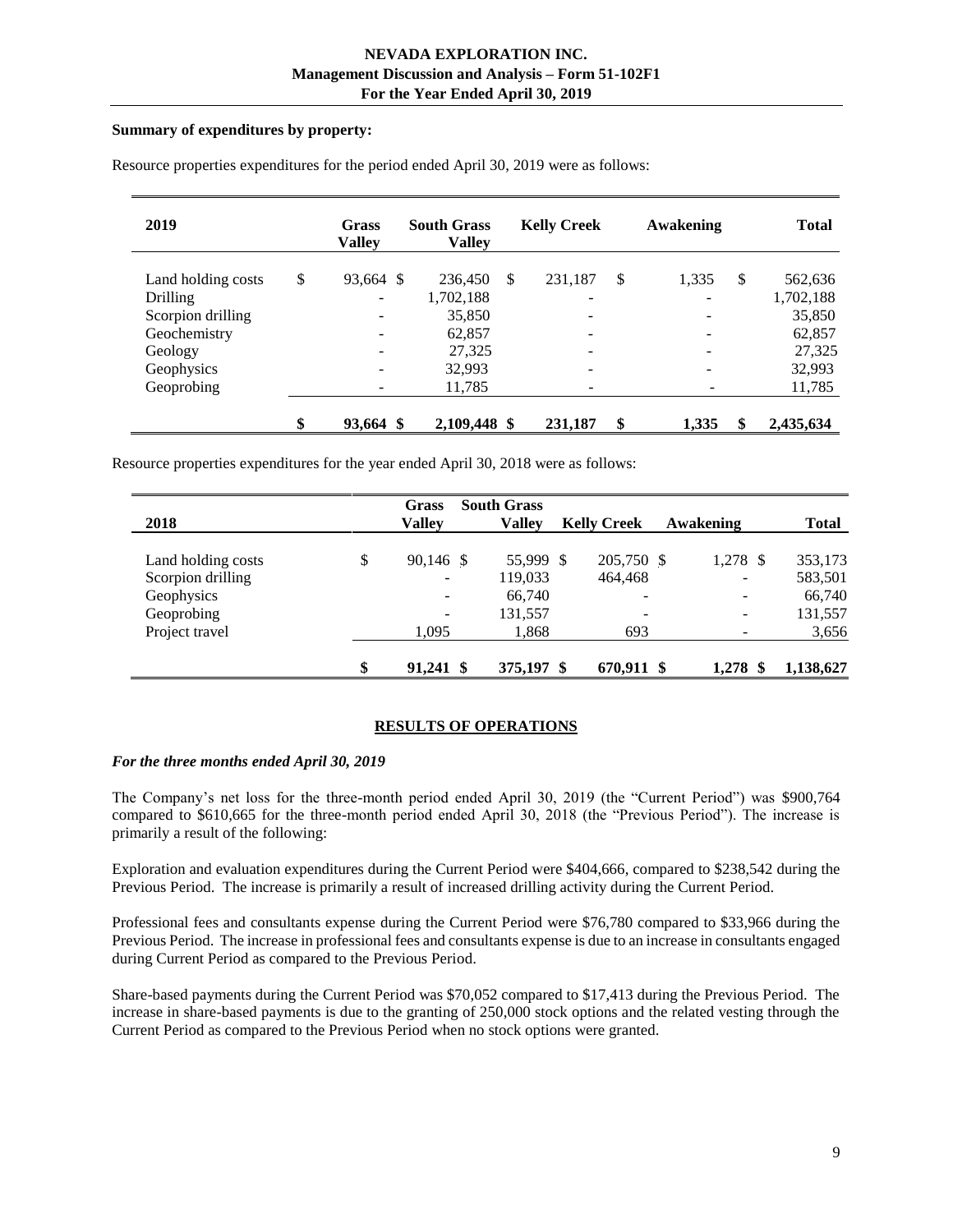## *During the year ended April 30, 2019*

The Company's net loss during the year ended April 30, 2019 (the "Current Period") was \$4,333,994 compared to \$2,866,420 for the year ended April 30, 2018 (the "Previous Period"). The increase is primarily a result of the following:

Exploration and evaluation expenditures during the Current Period were \$2,435,634, compared to \$1,138,627 during the Previous Period. The increase is primarily a result of increased drilling activity during the Current Period.

Share-based payments during the Current Period was \$523,159 compared to \$295,799 during the Previous Period. The increase in share-based payments is due to the granting of 3,255,000 stock options and the related vesting through the Current Period as compared to the Previous Period when 350,000 stock options were granted.

The increases in net loss discussed above were partially offset by a decrease in equipment and vehicles, which was \$39,548 during the Current Period, compared to \$104,526 during the Previous Period. The decrease in equipment and vehicles is due to a decrease in equipment repairs required during the Current Period.

<span id="page-9-0"></span>During the Current Period, the Company disposed of exploration equipment that was fully amortized in a prior year, for \$Nil proceeds, resulting in no gain or loss. The Company also recorded an impairment on a database resulting in a loss of \$27,114.

# **QUARTERLY FINANCIAL INFORMATION**

|                                                                                   | Three Month<br>Period Ended<br>April 30,<br>2019                  | Three Month<br>Period Ended<br>January 31,<br>2019             |   | Three Month<br>Period Ended<br>October 31,<br>2018           |               | Three Month<br>Period Ended<br>July 31,<br>2018          |
|-----------------------------------------------------------------------------------|-------------------------------------------------------------------|----------------------------------------------------------------|---|--------------------------------------------------------------|---------------|----------------------------------------------------------|
| Total assets<br>Working capital (deficit)<br>Equity<br>Net loss<br>Loss per share | \$<br>2,166,885<br>1,765,975<br>2,050,945<br>(900, 764)<br>(0.01) | \$<br>1,028,010<br>449,731<br>758,447<br>(1,444,819)<br>(0.02) | S | 1,790,647<br>1,109,456<br>1,453,174<br>(1,509,581)<br>(0.02) | <sup>\$</sup> | 520,048<br>(166, 596)<br>274,728<br>(478, 830)<br>(0.01) |
|                                                                                   | Three Month<br>Period Ended<br>April 30,<br>2010                  | Three Month<br>Period Ended<br>January 31,<br>0.010            |   | Three Month<br>Period Ended<br>October 31,<br>$\bigcap$      |               | Three Month<br>Period Ended<br>July 31,<br>$\bigcap$     |

|                 | 2018          | 2018       | 2017       | 2017       |
|-----------------|---------------|------------|------------|------------|
| Total assets    | \$<br>715.416 | 1,300,038  | 875,120    | 633,328    |
| Working capital | 164,677       | 752,244    | 287,448    | 22,427     |
| Equity          | 629,693       | 1,205,860  | 774.271    | 513,290    |
| Net loss        | (610, 665)    | (746, 439) | (922, 387) | (586, 929) |
| Loss per share  | (0.01)        | (0.01)     | (0.02)     | (0.01)     |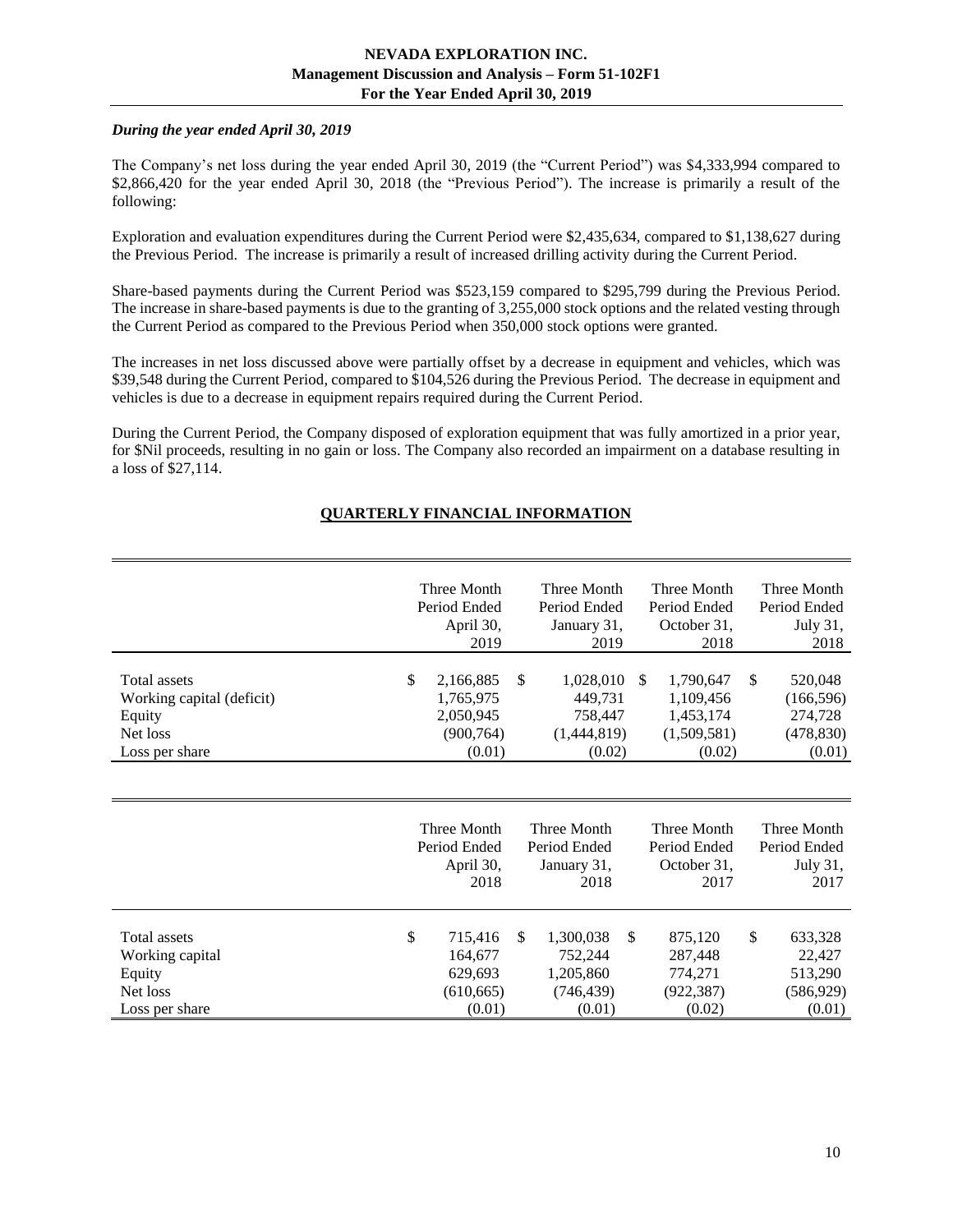# **ANNUAL FINANCIAL INFORMATION**

<span id="page-10-0"></span>The financial statements have been prepared in accordance with IFRS for fiscal years 2019, 2018 and 2017, and are expressed in Canadian dollars.

|                                         | Year Ended<br>April 30,<br>2019 | Year Ended<br>April 30,<br>2018 | Year Ended<br>April 30,<br>2017 |
|-----------------------------------------|---------------------------------|---------------------------------|---------------------------------|
|                                         | \$                              | \$                              | \$                              |
| <b>Operations:</b>                      |                                 |                                 |                                 |
| Revenues                                |                                 |                                 |                                 |
| Net income (loss)                       | (4,333,994)                     | (2,866,420)                     | (2,955,304)                     |
| Net income (loss) per share $-$ Basic   | (0.06)                          | (0.06)                          | (0.07)                          |
| Net income (loss) per share $-$ Diluted | (0.06)                          | (0.06)                          | (0.07)                          |
| <b>Balance Sheet:</b>                   |                                 |                                 |                                 |
| Working capital                         | 1,765,975                       | 164,677                         | 362,243                         |
| Total current assets                    | 1,881,915                       | 250,400                         | 460,083                         |
| Total liabilities                       | 115.940                         | 85,723                          | 105.332                         |

# **LIQUIDITY AND CAPITAL RESOURCES**

#### <span id="page-10-1"></span>*Liquidity*

The Company has financed its operations primarily through the issuance of common shares. The Company continues to seek capital through various means including the issuance of equity and/or debt.

Net cash used in operating activities for the year ended April 30, 2019 was \$3,567,842 compared to \$2,342,503 used during the year ended April 30, 2018 and consists primarily of the operating loss and changes in non-cash working capital items as detailed in the consolidated financial statements for the year ended April 30, 2019 and filed on www.sedar.com.

Net cash provided by investing activities for the year ended April 30, 2019 was \$Nil compared to net cash used in investing activities of \$55,639 during the year ended April 30, 2018. The decrease for the year ended April 30, 2019 is due to a decrease in the acquisition of equipment and intangible assets as compared to the year ended April 30, 2018.

Net cash provided by financing activities for the year ended April 30, 2019 was \$5,201,117. During the year ended April 30, 2019, the Company received \$468,000 from the exercise of 4,680,000 warrants, as well as net proceeds of \$4,740,334 from the issuance of 26,384,645 units during the period.

During the year ended April 30, 2018, net cash provided by financing activities was \$2,334,695 related to net proceeds received from two private placements totaling \$2,231,983 from the issuance of 6,560,600 units, as well as proceeds received of \$115,000 from warrants exercised during the period.

## *Capital Resources*

As at April 30, 2019, the Company has a finance lease obligation for a leased vehicle of \$Nil (US - \$Nil), with blended monthly payments of principal and interest, bearing interest at a rate of 2.90% per annum. The total of principal repayments of the finance lease obligations that are due within the next one year is \$Nil, and the Company has received title to the leased vehicle.

#### *Assets and liabilities*

At April 30, 2019, the Company had working capital of \$1,765,975 (April 30, 2018 - \$164,677). Current assets include cash and cash equivalents totaling \$1,841,216 (April 30, 2018 - \$197,094); \$25,423 (April 30, 2018 - \$20,869) in accounts receivable; \$6,803 (April 30, 2018 - \$5,102) in short term investments; and \$8,473 (April 30, 2018 - \$27,335)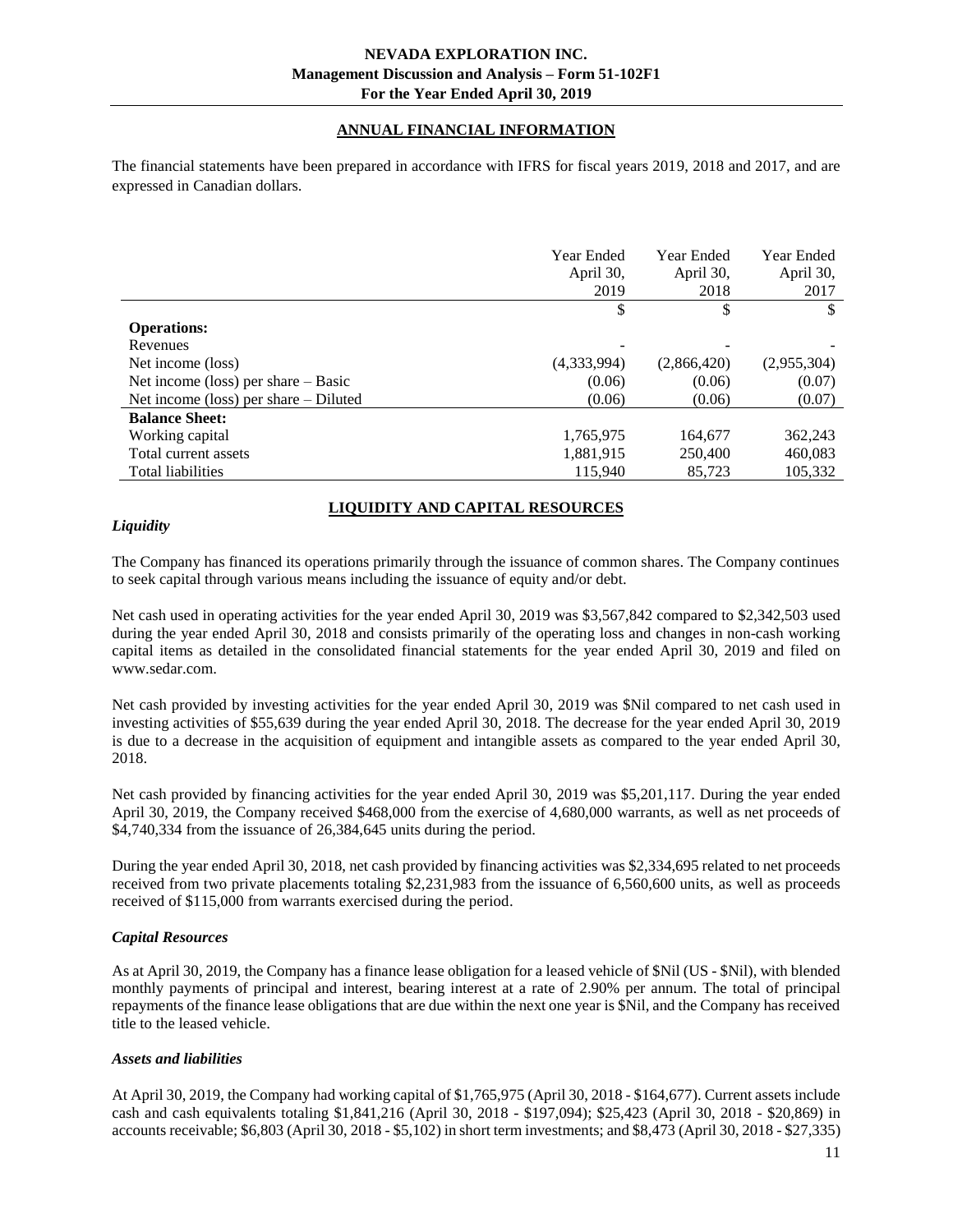in prepaid expenses. Current liabilities include accounts payable and accrued liabilities of \$115,940 (April 30, 2018 - \$78,710) and current portion of finance lease obligations of \$Nil (April 30, 2018 - \$7,013)

Deposits and bonds consist of deposits for credit cards, as well as for land reclamation which also add to the Company's asset base. Deposits (bonds) are required by the U.S Bureau of Land Management (BLM) to ensure that reclamation and clean-up work on the Company's properties will be completed to the satisfaction of the BLM. Total deposits as at April 30, 2019 are \$75,731 (April 30, 2018 - \$130,780).

# **COMMITMENTS**

<span id="page-11-0"></span>As April 30, 2019, the Company has total office lease commitments of \$71,434, as follows:

- a) Total office lease payments of \$28,412 ending October 31, 2019.
- b) Total office lease payments of \$22,841 ending December 31, 2019.
- c) Total office lease payments of \$20,181 ending February 28, 2020.

#### **OFF-BALANCE SHEET ARRANGEMENTS**

<span id="page-11-2"></span><span id="page-11-1"></span>As at April 30, 2019, NGE had no off-balance sheet arrangements such as guaranteed contracts, contingent interests in assets transferred to an entity, derivative instrument obligations or any instruments that could trigger financing, market or credit risk to NGE.

#### **RELATED PARTY TRANSACTIONS**

During the year ended April 30, 2019, the Company:

- i) paid \$16,850 in professional fees to a corporation owned by the former Chief Financial Officer of the Company.
- ii) paid or accrued \$35,806 in consulting fees to a corporation of which the Chief Financial Officer is an employee.
- iii) paid or accrued \$30,000 in consulting fees to a company controlled by a director of the Company and to a consultant related to a director.
- iv) recorded share-based payments of \$404,326 related to the fair value of stock options vesting through the period to officers, directors, and a consultant related to a director.

During the period ended April 30, 2018, the Company:

- i) paid or accrued \$44,750 in professional fees to a corporation owned by the Chief Financial Officer of the Company.
- ii) recorded share-based payments of \$222,082 related to the fair value of stock options vesting through the period to an officer and directors.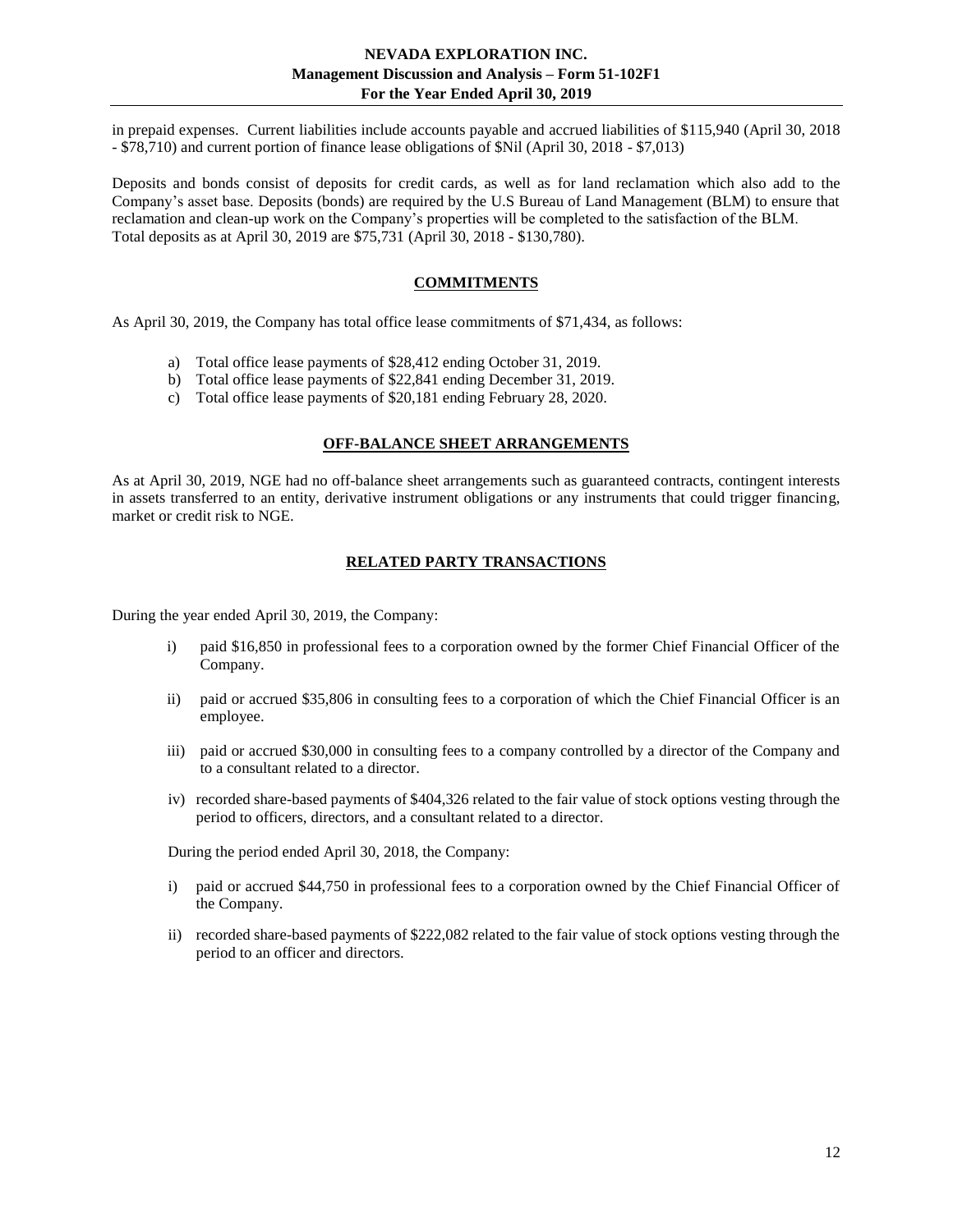The amounts included in accounts payable and accrued liabilities which are due to related parties are as follows:

|                                                                                              | April 30,<br>2019 | April 30,<br>2018 |
|----------------------------------------------------------------------------------------------|-------------------|-------------------|
| Due to corporation of which the Chief Financial<br>Officer is an employee                    | \$<br>5.250 \$    |                   |
| Due to corporation owned by the former Chief<br>Financial officer                            |                   | 29,850            |
| Due to key management                                                                        | 9,450             |                   |
| Due to officers, companies controlled by directors and<br>a consultant related to a director | 31,500            |                   |
|                                                                                              | 46,200            | 29,850            |

Key management personnel are those persons having authority and responsibility for planning, directing and controlling the activities of the Company, directly or indirectly. Key management personnel include the Company's President, Chief Executive Officer and Chief Operating Officer. Salaries and share-based payments to key management is as follows:

|                                         | Year Ended<br>April 30,<br>2019 | Year Ended<br>April 30,<br>2018 |                   |  |
|-----------------------------------------|---------------------------------|---------------------------------|-------------------|--|
| <b>Salaries</b><br>Share-based payments | \$<br>379,735<br>208,198        | -S                              | 361,880<br>86,361 |  |
|                                         | 587,933                         | S                               | 448,241           |  |

# **OUTSTANDING SHARE DATA**

<span id="page-12-0"></span>As at August 22, 2019, the Company has 87,331,559 common shares issued and outstanding and has the following stock options and warrants outstanding:

|                      | Number<br>of Options                                                                                               | Exercise<br>Price                                                        | <b>Expiry Date</b>                                                                                                                                                       |  |
|----------------------|--------------------------------------------------------------------------------------------------------------------|--------------------------------------------------------------------------|--------------------------------------------------------------------------------------------------------------------------------------------------------------------------|--|
| <b>Stock options</b> | 1,625,000<br>125,000<br>1,720,000<br>350,000<br>300,000<br>2,555,000<br>150,000<br>250,000<br>150,000<br>7,225,000 | \$0.185<br>0.315<br>0.47<br>0.40<br>0.15<br>0.26<br>0.35<br>0.30<br>0.23 | October 19, 2020<br>December 31, 2020<br>August 3, 2026<br>November 27, 2027<br>July 4, 2028<br>October 1, 2028<br>October 26, 2028<br>February 21, 2029<br>May 30, 2019 |  |
| Warrants             | 5,265,450<br>2,959,600<br>1,351,945<br>4,036,750<br>13,613,745                                                     | 0.30<br>0.30<br>0.45<br>0.50                                             | February 28, 2021<br>March 6, 2021<br>July 14, 2021<br>October 10, 2021                                                                                                  |  |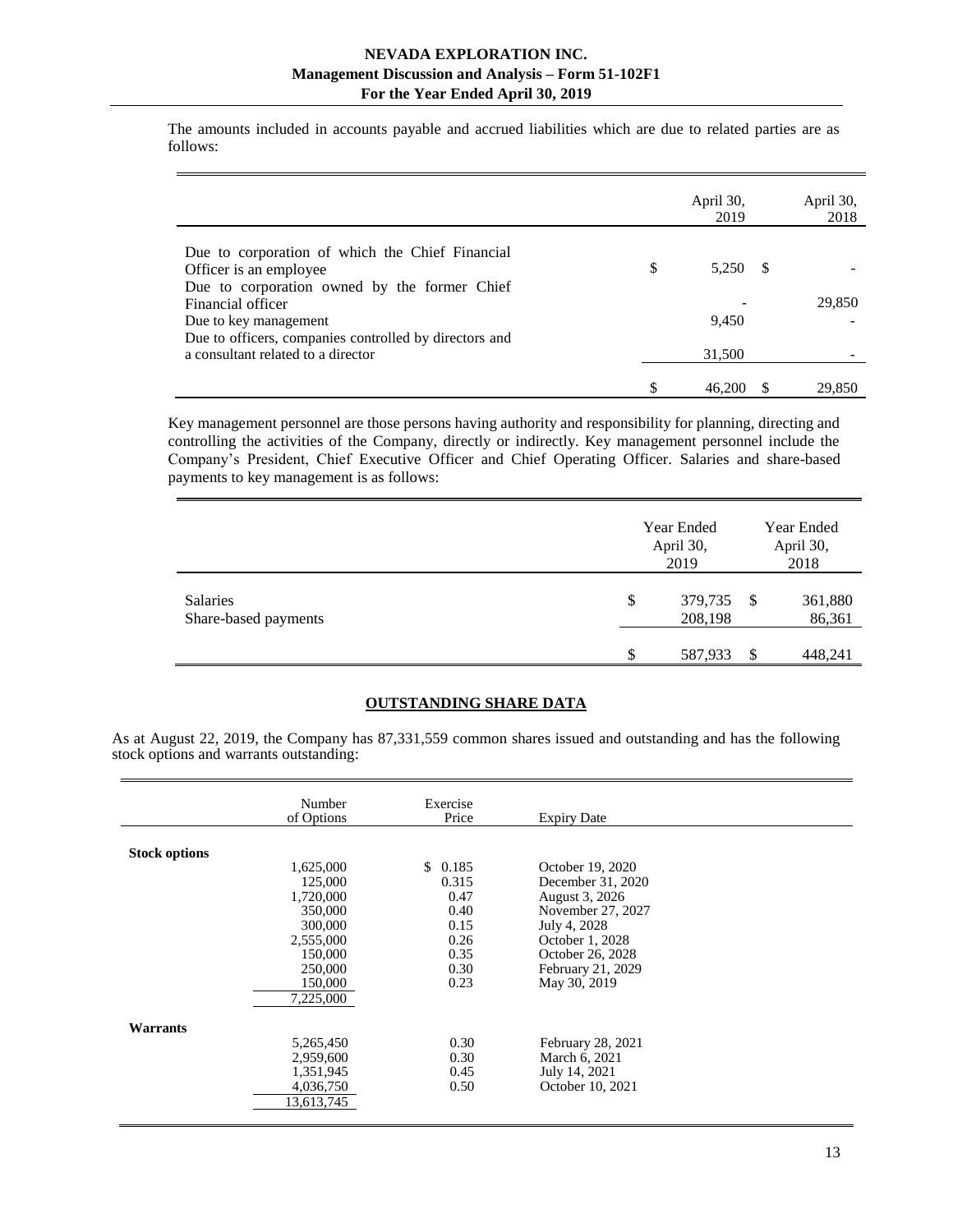<span id="page-13-0"></span>**Fully diluted:** 108,170,304

#### **FINANCIAL INSTRUMENTS AND FINANCIAL RISK FACTORS**

#### *Risk Management Policies*

The Company is exposed to risk due to the nature of its financial instruments. Risk management is the responsibility of management and the Company did not use derivative instruments.

#### **Fair value**

Financial instruments measured at fair value are classified into one of three levels in the fair value hierarchy according to the relative reliability of the inputs used to estimate the fair values. The three levels of the fair value hierarchy are:

Level 1 – Unadjusted quoted prices in active markets for identical assets or liabilities;

Level 2 – Inputs other than quoted prices that are observable for the asset or liability either directly or indirectly; and Level 3 – Inputs that are not based on observable market data.

Short term investments are measured at level 1 of the fair value hierarchy. The fair value of short term investments is measured at the market price of the common shares held at the measurement date. The carrying value of cash and cash equivalents, other receivable, deposits and bonds, and accounts payable and accrued liabilities approximate their fair value because of the short-term nature of these instruments.

#### **Financial risk factors**

The Company's risk exposures and the impact on the Company's financial instruments are summarized below:

#### *Credit risk*

Credit risk is the risk of loss associated with a counterparty's inability to fulfill its payment obligations. The Company's credit risk is primarily attributable to cash and cash equivalents and deposits and bonds. Management believes that the credit risk concentration with respect to cash and cash equivalents, deposits and bonds is remote as it maintains accounts with highly-rated financial institutions.

## *Liquidity risk*

Liquidity risk is the risk that the Company will not be able to meet its financial obligations as they fall due. The Company manages liquidity risk through the management of its capital structure and financial leverage. It also manages liquidity risk by continuously monitoring actual and projected cash flows. The Board of Directors reviews and approves the Company's operating and capital budgets, as well as any material transactions out of the normal course of business.

As at April 30, 2019, the Company had a cash and cash equivalents balance of \$1,841,216 (April 30, 2018 - \$197,094) to settle current liabilities of \$115,940 (April 30, 2018 - \$85,723). The Company believes that there is minimal liquidity risk as at April 30, 2019.

#### *Market risk*

Market risk is the risk of loss that may arise from changes in market factors such as interest rates, foreign exchange rates and equity prices.

(a) Interest rate risk

The Company is exposed to interest rate risk to the extent that the cash and cash equivalents maintained at the financial institutions is subject to floating rate of interest. The interest rate risks on cash and cash equivalents and deposits and bonds are not considered significant.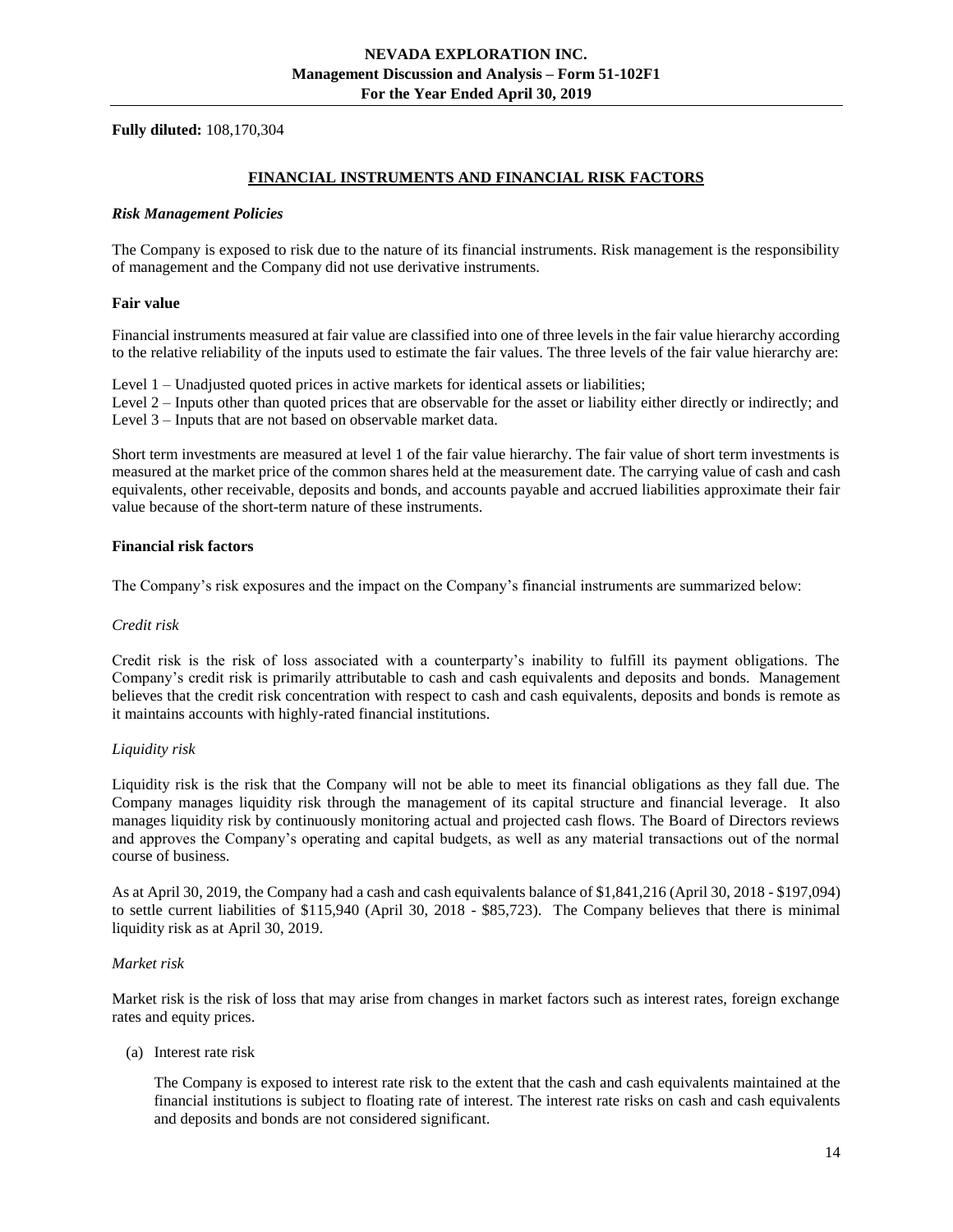#### (b) Foreign currency risk

The Company is exposed to financial risk arising from fluctuations in foreign exchange rates and the degree of volatility of these rates. A significant portion of the Company's expenses is denominated in US dollars. Consequently, certain assets, liabilities and operating expenses are exposed to currency fluctuations. The Company does not use derivative instruments to reduce its exposure to foreign currency risk. Net assets denominated in foreign currency and the Canadian dollar equivalents as at April 30, 2019 are as follows:

|                     |    | <b>USD</b> | CDN      |
|---------------------|----|------------|----------|
| Current assets      | S  | 82.638     | 110,925  |
| Non-current assets  |    | 190,881    | 256,220  |
| Current liabilities |    | (13, 872)  | (18,620) |
|                     | \$ | 259,647    | 348,525  |

<span id="page-14-0"></span>Based on the above net exposures as at April 30, 2019, and assuming all other variables remain constant, a 10% change in the value of the US dollar against the Canadian dollar would result in an increase/decrease of USD\$25,965 in comprehensive loss.

# **CAPITAL MANAGEMENT**

In order to maintain its capital structure, the Company is dependent on equity funding and when necessary, raises capital through the issuance of equity instruments, primarily comprised of common shares and share purchase warrants. In the management of capital, the Company includes the components of equity as well as cash and cash equivalents.

The Company prepares annual estimates of exploration expenditures and monitors actual expenditures compared to the estimates to ensure that there is sufficient capital on hand to meet ongoing obligations. The Company's investment policy is to invest any excess cash in highly liquid short-term deposits with terms of one year or less and which can be liquidated after thirty days without interest penalty. The Company currently has insufficient capital to fund its exploration programs and is reliant on completing equity financings to fund further exploration. The Company is not subject to any externally imposed capital requirements.

There were no changes in the Company's approach to capital management during the period ended April 30, 2019.

## **RISKS AND UNCERTAINTIES**

<span id="page-14-1"></span>In conducting its business of mineral exploration, NGE is subject to a wide variety of known and unknown risks, uncertainties and other factors which may affect the results, performance or achievement of the Company. Such risks and factors include, among others: risks related to the actual results of current and future exploration activities; future prices for gold, silver, and other commodities; environmental risks and hazards; the Company's lack of substantial revenue; the Company's ongoing need to raise money through equity financings; increases to operating, labour, and supply costs; and changes to government regulation, taxes, and fees. Although the Company attempts to identify and plan for these important factors that could affect results materially, the Company cautions the reader that the above list of risk factors is not exhaustive, and that there may be other factors that cause results to differ from anticipated, estimated, or intended results. Ultimately, there can be no guarantee that the Company will be successful in making an economic mineral discovery.

## **LIST OF DIRECTORS AND OFFICERS**

<span id="page-14-2"></span>Wade A. Hodges, CEO and Director Dennis Higgs, Chairman and Director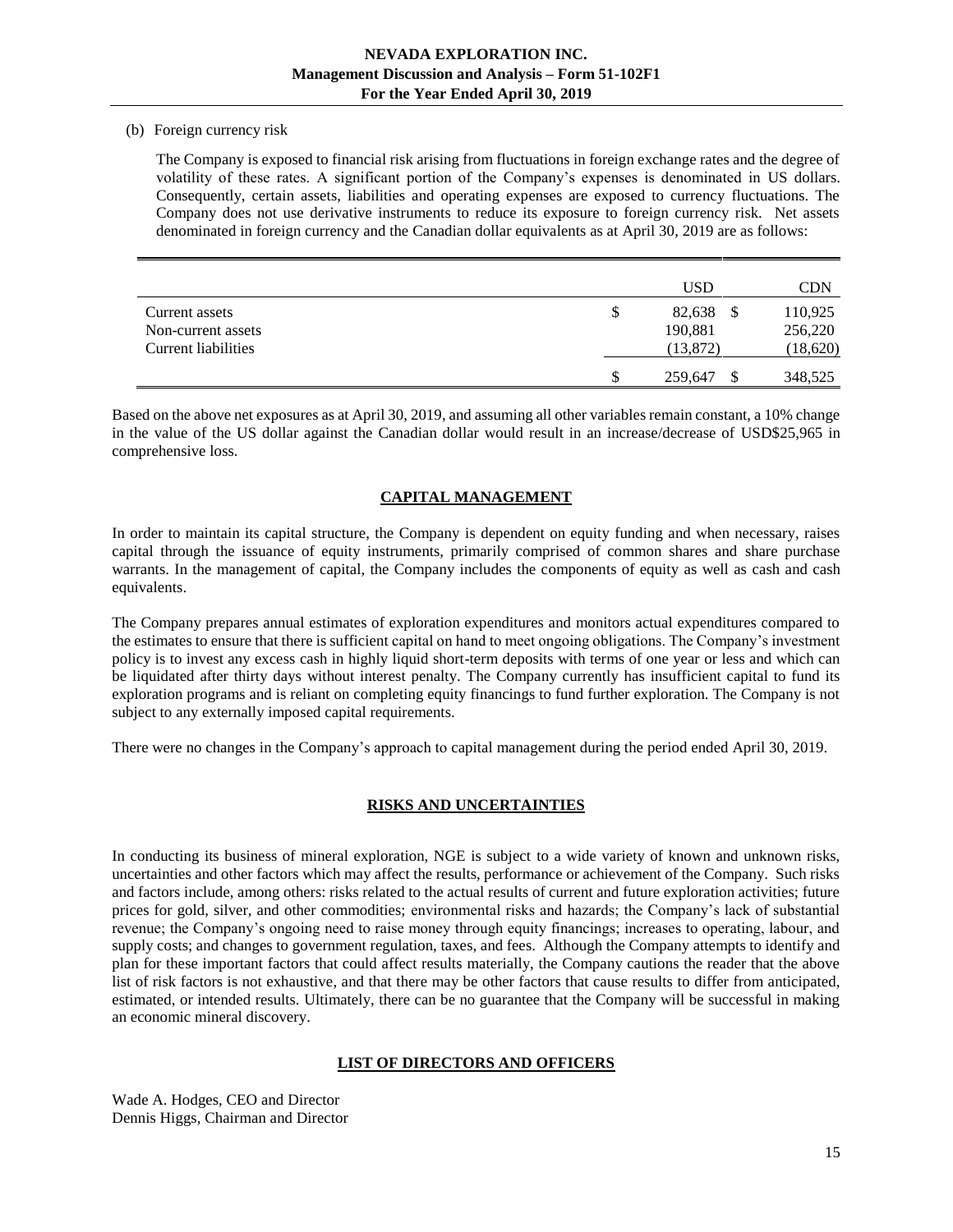James Buskard, President Kenneth Tullar, COO Christina Blacker, CFO Dr John E. Larson, Director Benjamin Leboe, Director

# **CRITICAL ACCOUNTING ESTIMATES**

<span id="page-15-0"></span>The preparation of these consolidated financial statements requires management to make certain estimates, judgments and assumptions that affect the reported amounts of assets and liabilities at the date of the financial statements and the reported revenues and expenses during the period.

Significant assumptions about the future and other sources of estimated uncertainty that management has made at the end of the reporting period, that could result in a material adjustment to the carrying amounts of assets and liabilities in the event that the actual results differ from assumptions made, relate to, but are not limited to, the following:

- i) the estimated useful lives of equipment and intangible assets and the related amortization;
- ii) impairment of equipment;
- iii) valuation of share-based payments and warrants;
- iv) estimated amounts for environmental rehabilitation provisions; and
- <span id="page-15-1"></span>v) going concern

# **CHANGES IN ACCOUNTING POLICIES AND INITIAL ADOPTION**

New or revised standards and amendments to existing standards adopted during the period

- New standard IFRS 9, *Financial Instruments*, was issued in final form in July 2014 and will replace IAS 39, *Financial Instruments: Recognition and Measurement.* IFRS 9 introduces new requirements for classifying and measuring financial assets. This standard is effective for years beginning on or after January 1, 2018. The adoption of this new standard impacted financial instrument classification only and did not have any impact on measurement.
- New standard IFRS 15, *Revenue from contracts with customers*, provides guidance on how and when revenue from contracts with customers is to be recognized, along with new disclosure requirements in order to provide financial statement users with more information and relevant information. This standard is effective for reporting periods on or after January 1, 2018. The adoption of this amendment did not have a significant impact.

#### New or revised standards and amendments to existing standards not yet effective

The Company has not applied the following new or revised standard and amendments that have been issued but are not yet effective:

• New standard IFRS 16, *Leases*, specifies how an IFRS reporter will recognize, measure, present and disclose leases. The standard provides a single lessee accounting model, requiring lessees to recognize assets and liabilities for all leases unless the lease term is 12 months or less or the underlying asset has a low value. Lessors continue to classify leases as operating or finance, with IFRS 16's approach to lessor accounting substantially unchanged from its predecessor, IAS 17. This standard is effective for reporting periods beginning on or after January 1, 2019. The impact of this amendment is to be determined.

The Company plans to adopt this standard as soon as it becomes effective for the Company's reporting period.